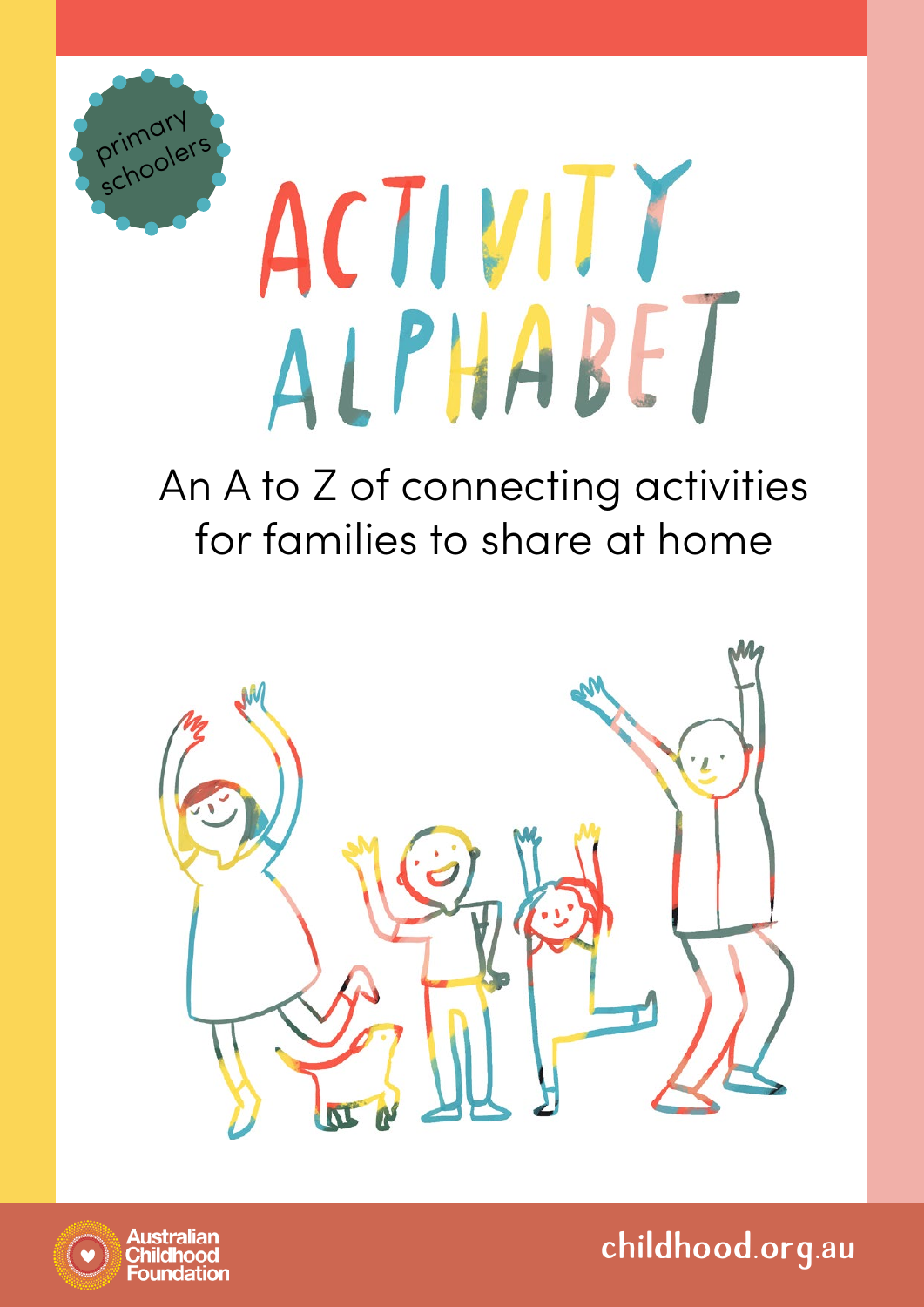

# Art activities

These can range from messy to clean and big to small. What about painting, crayons, mosaic, body art, anime, paper mache, collage, or clay?



#### Board Games or Blowing Up Balloons

Develop your own board game for the family to play or create your own balloon ball pit in the lounge room. You might also like to see who can pretend to blow up the biggest balloon?



Chalk drawings, Lounge room Concerts or Colouring in

How about noughts and crosses on the footpath or drawing a message for passers by?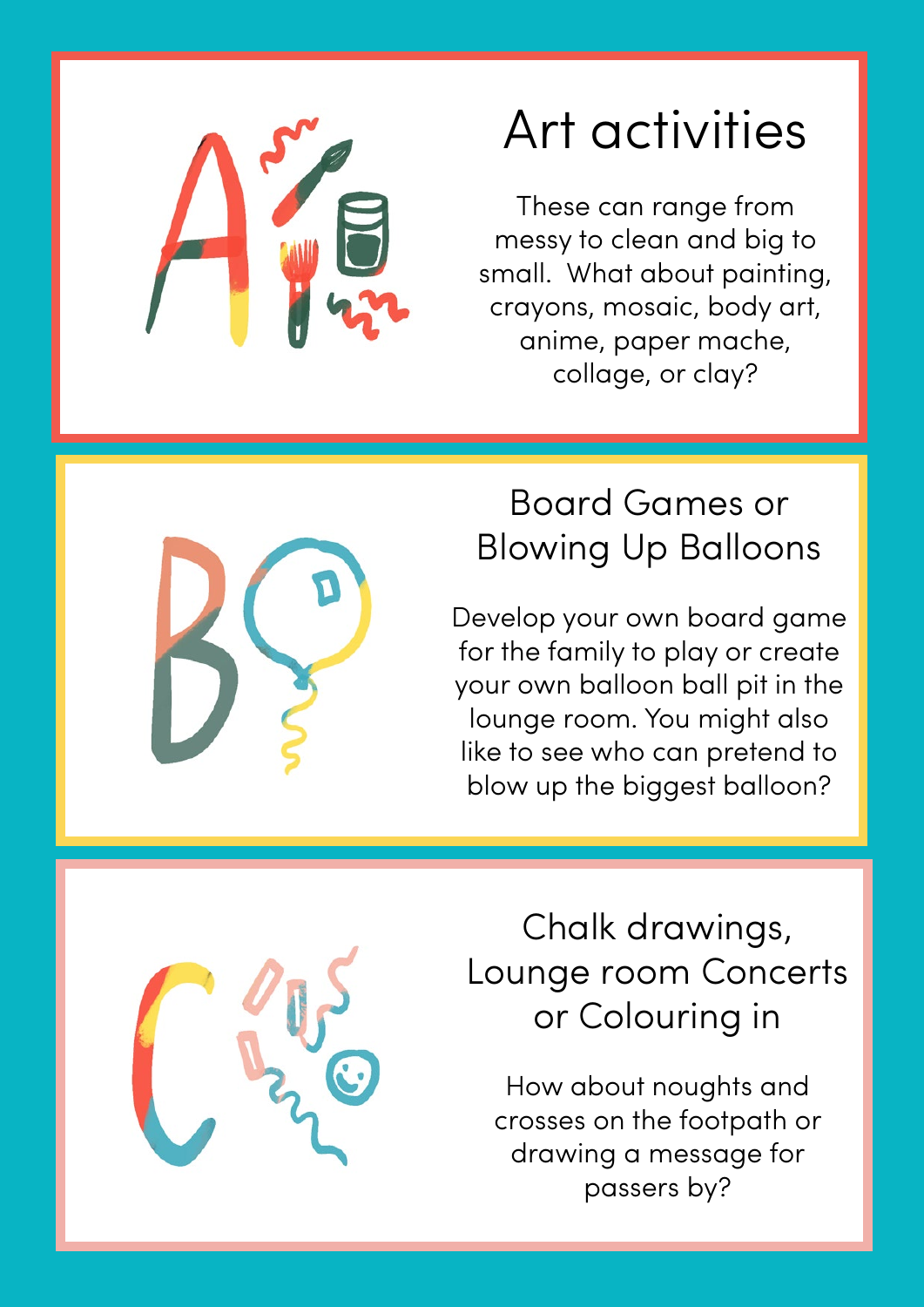

# Dancing

Having a dance party is a great way to show off some moves and to burn off some energy. You might also like to play some music party games like freeze, or limbo to mix it up a bit?



#### Exercise class at home

There has never been a better time to see if your child has a career as a personal trainer ahead of them. Get them to lead the 'class'.



Take turns at hiding meaningful objects around a room or your home for others to find. It is a lovely chance to talk about what makes these items meaningful for you.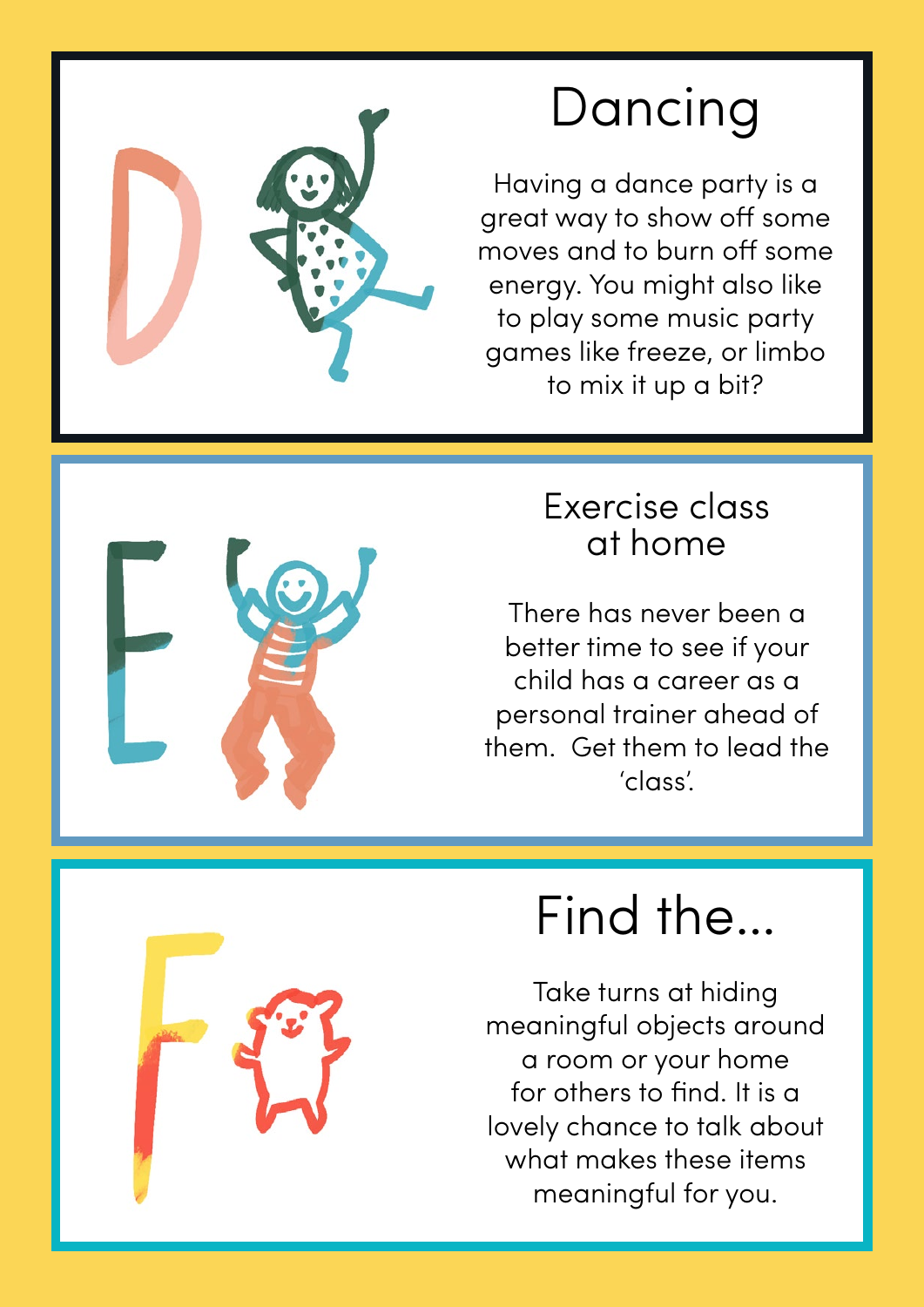

# Giggle Game

Take it in turns to try to make each other laugh with jokes, funny faces, silly actions, or impressions. You might find a budding standup comedian amongst your ranks?



#### Handball, Hula Hoops, Heads or Tails Quiz

Let's bring back some of the games of parents' childhoods. The heads or tails quiz lets one person come up with true or false questions of their own that they then ask everyone else. If you think it's true you put your hands on your head, if you think it's false you put your hands on your bottom!



#### Imagination Games

The opportunities are endless for imagination games and activities. You can make up stories about different rooms or objects in the house eg: What if the pantry comes to life at night? Where will we be in 10 years? What would the world be like if it was run by children? ……..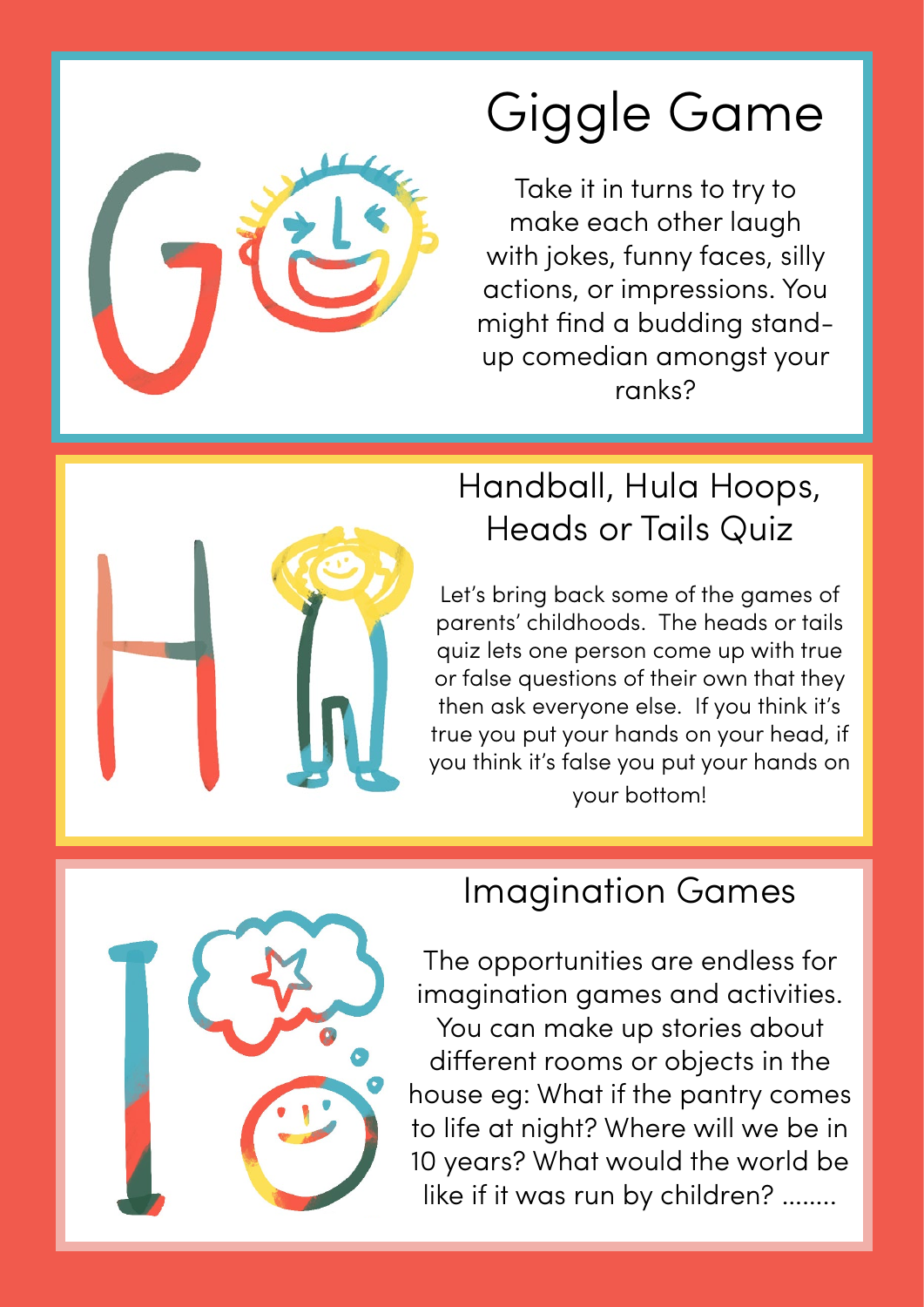

# Juggling

Why not learn a new skill? Look for online tutorials and once you have all mastered the basics see if you can juggle between you.



# Knitting

if juggling is not your thing, maybe knitting is? Again, there are plenty of online tutorials around, or maybe you could FaceTime with someone who can give you some tips?



# Listening

There are lots of listening games to play, what about pass the message, name that song or what animal is that? Or you could just listen to a meditation session, listen to the house, listen outside, or whisper words to see if your family members can guess what they are.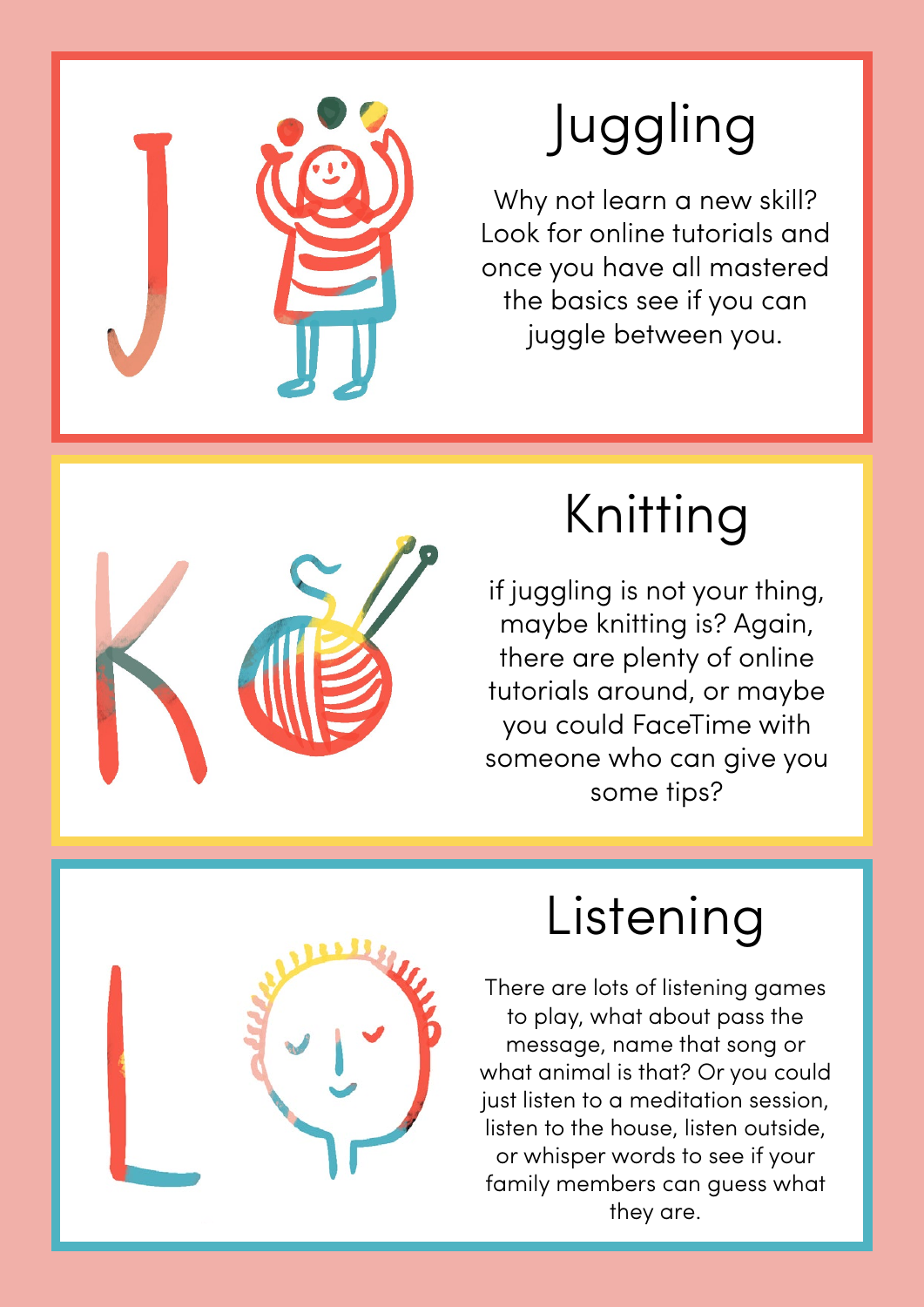

Surely many great magicians begin with a deck of cards, an online tutorial and some practice? Why not join them? How about a magic performance for the family?



#### Night walk, Night spotting

If you can head out after dark it can be fun to encounter different animals, birds, the stars, the moon in all its phases. But if you can't go out for a walk then just looking out the window after the sun has gone down can be a special time together.



#### Opposite Day

Declare today Opposite Day- have breakfast food for dinner and dessert before your main meal, say silly things to each other that are the opposite of what you mean, refer to everyone's name backwards, or wear your pyjamas during the day and your day clothes to bed?!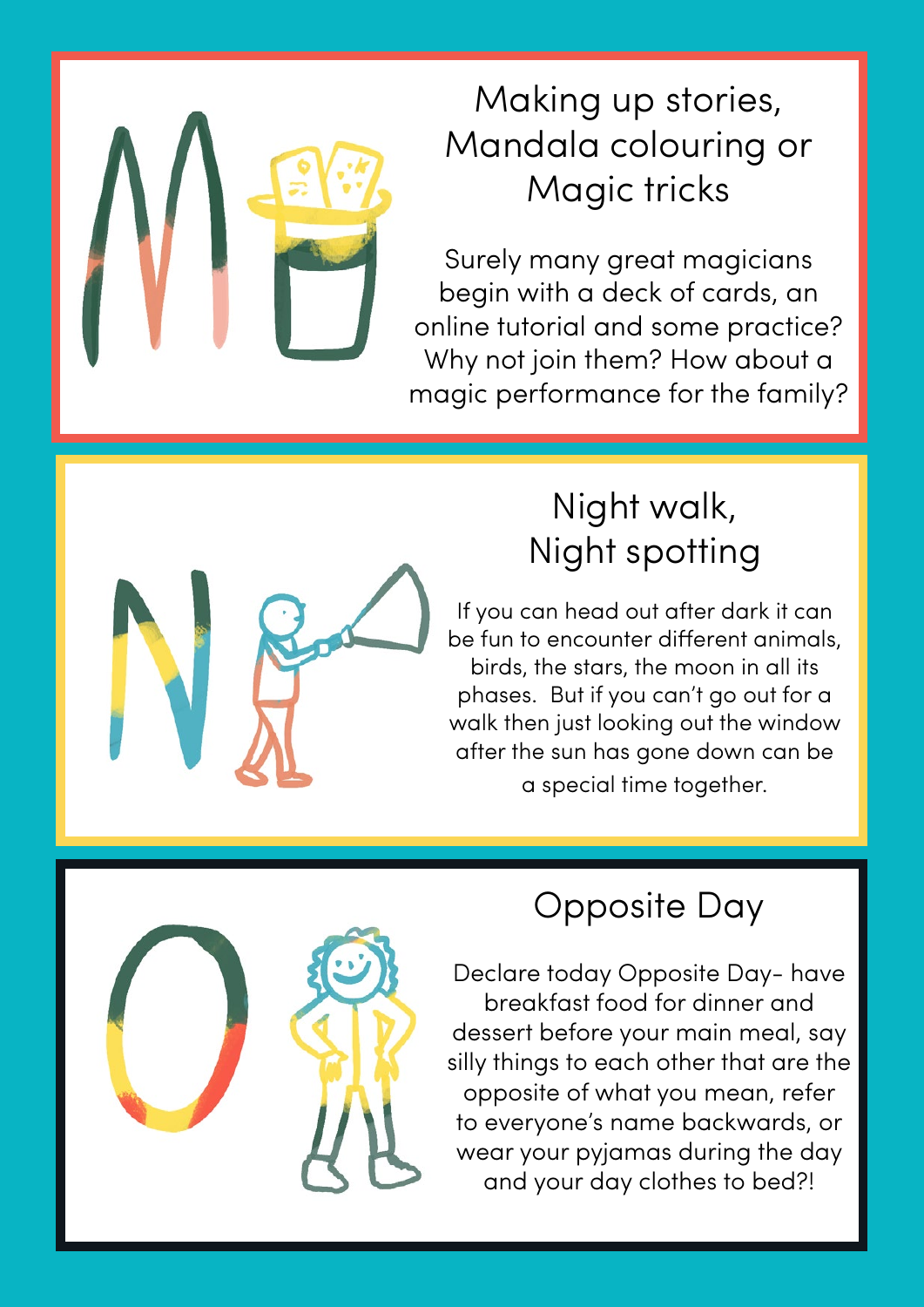

#### Paper planes, Puppet show or Pass the Parcel

 There are lots of activities that are not just for parties. Why not just have a party…. just because?



# Quizzes

Your child (or each child in turn) can be the quiz master and create all the questions and answers. It is great to see that you might know lots about something that the rest of the family doesn't.



# Routines

Routines help us all feel a bit more in control. Design a daily planner as a family and then ensure that everyone is clear about the plan for the day.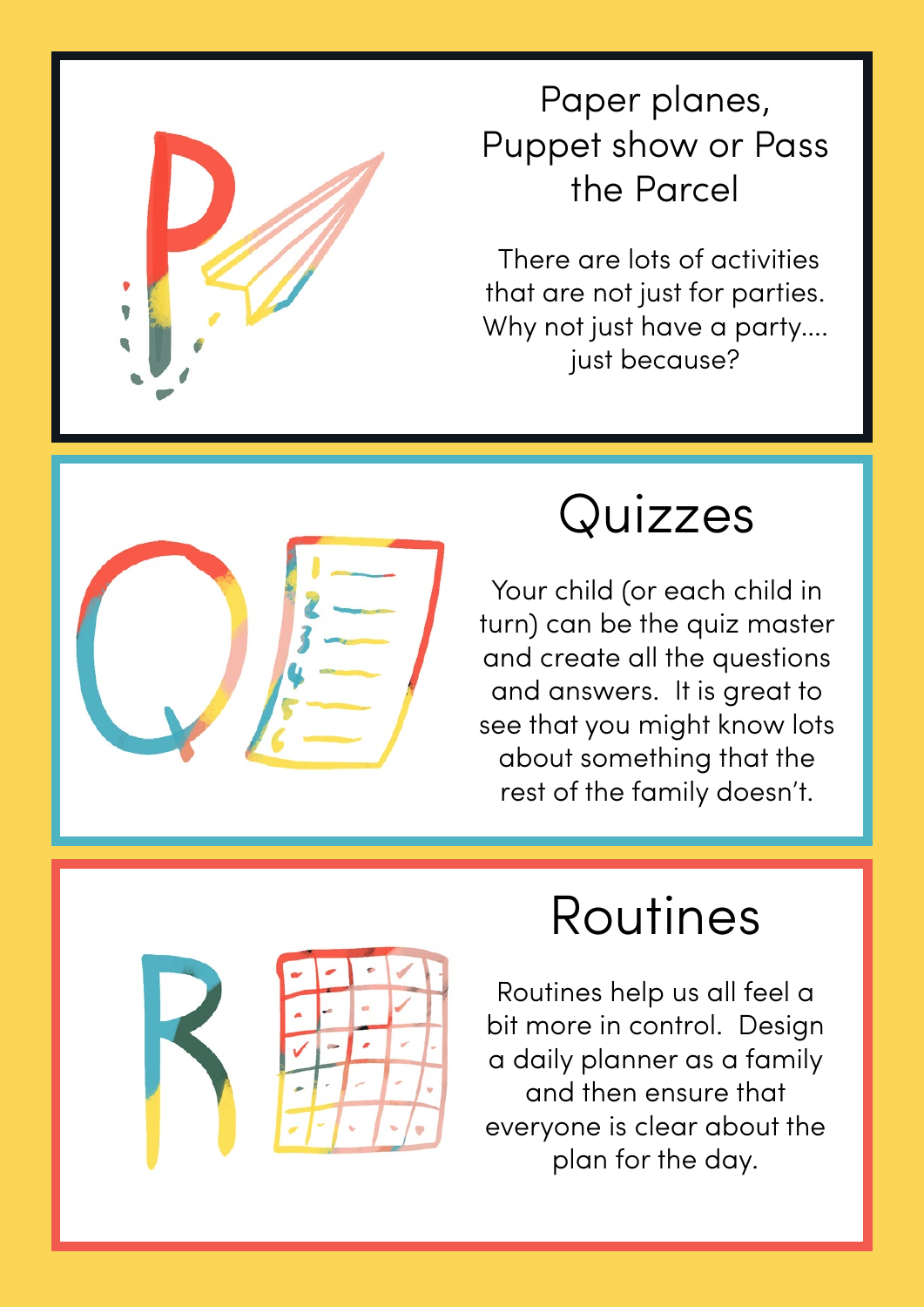#### Stomping together or Skittles

Stomping around the house or in the garden gets lots of frustrations out. Then you can come in to knock down the skittles you have made from whatever is around the house, like empty soft drink bottles, with whichever ball you choose to use?



# TV

Sometimes you just need some downtime all together!! As a variation, try turning the sound down on the TV and have family members speak for characters on the TV show.



#### Upside down ping pong or tennis

The world looks different from upside down. Position chairs or couches so that people are lying upside down on them and then try to hit a ball between you.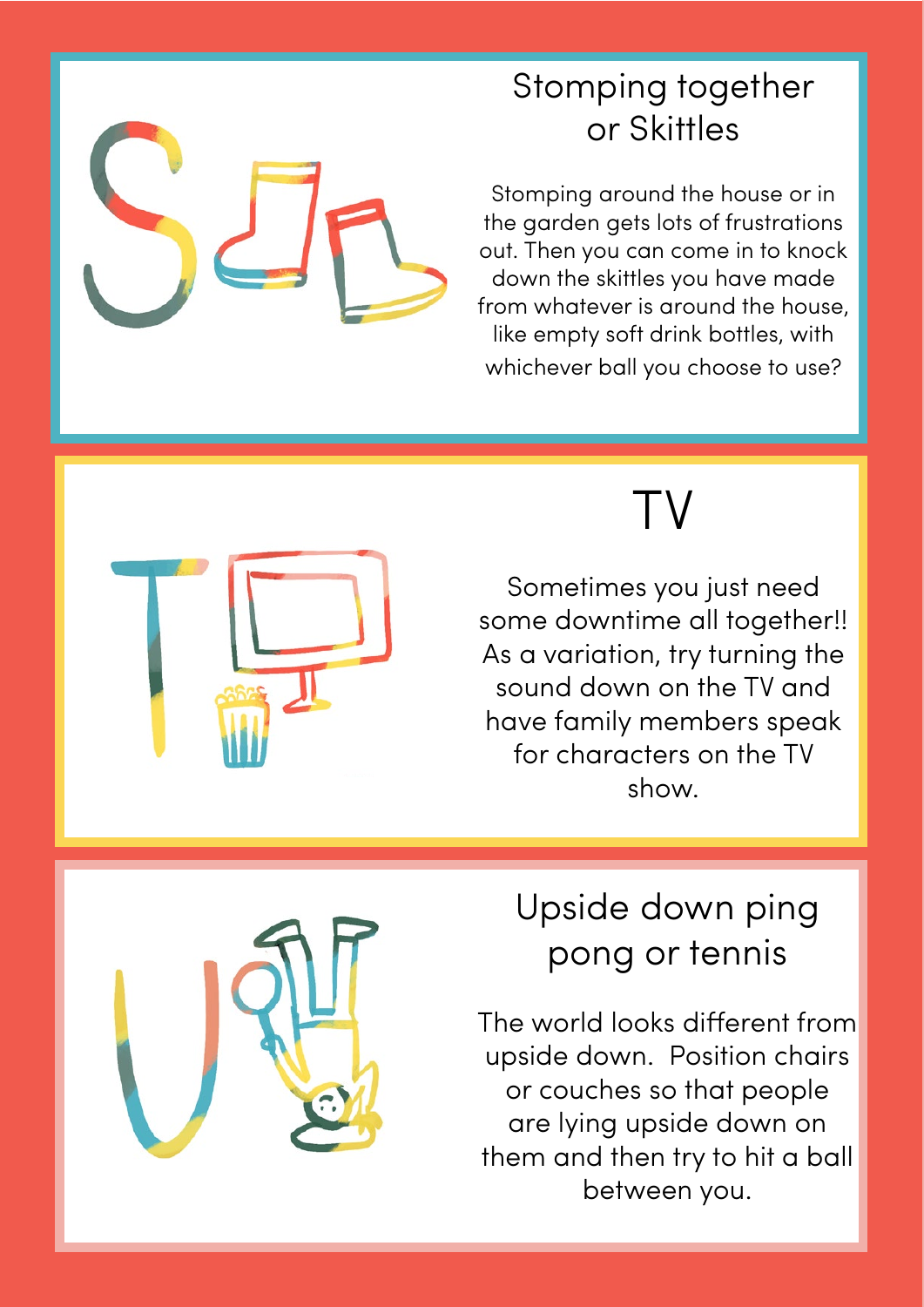

This isn't what you are thinking! It is time to play virtual theme park visiting, or virtual sports (playing virtual footy causes much less damage in the house than kicking a real football!)



# Writing

Songs, stories, poems, letters….Let the creative juices flow.



## X-Box

While not promoting any particular brand, sometimes just playing games on screens is a great way to connect. The key thing is to do it together.